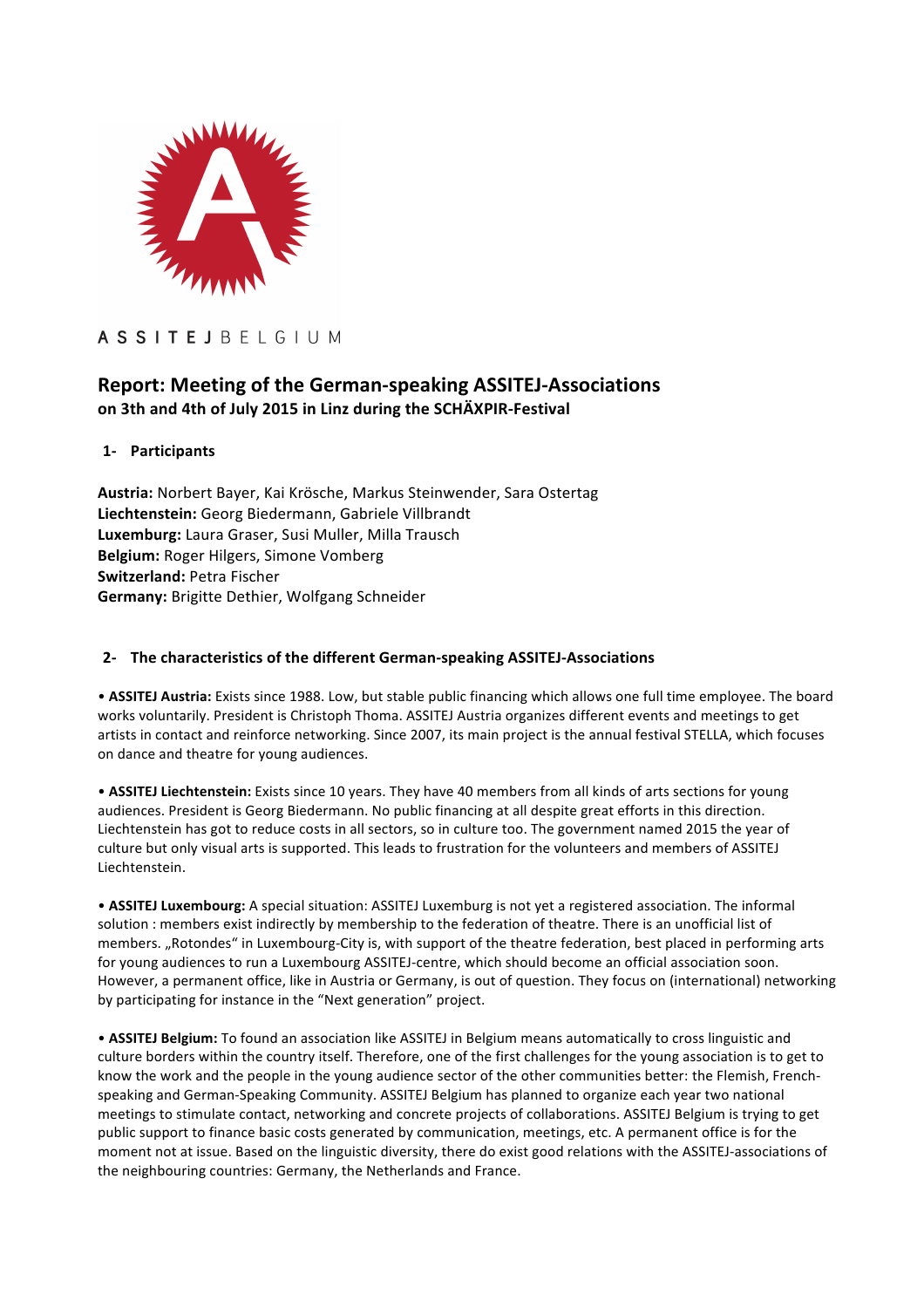• **ASSITEJ Switzerland:** They started in 2014 to rebuild the national ASSITEJ association. It's getting well but it takes time because it's a real recommencement without being able to rely on existing contacts. However, the basic orientation remains: communication and information for the members. The number of members has been stable despite the changes of the last vears. To the categories of membership they added a new one: "Next Generation", which facilitates young artists to become a member of ASSITEJ Switzerland thanks to the lower admission requirements of this category. Negotiations with the public hand are not evident due to missing interlocutors for specific issues. For the moment, they can finance a 40 % employer (Ronja Rinderknecht).

• **ASSITEJ Germany:** With a turnover of EUR 960.000 and a main project with a budget of EUR 1,4 Mio, the ASSITEJ Germany is by far the biggest association among the present German-speaking associations. Important for his structure are the research groups in the federal states (Bundesländer), whose commitment allows to realize many projects despite some budget restrictions. What is quite difficult is the recruitment of new members. Next to the membership for institutions they offer an associated membership (similar to a supporting membership) and a not often used membership for students. For the moment they have 400 members. In 2016 they are going to celebrate their  $50<sup>th</sup>$  anniversary.

## **3- Missions of ASSITEJ / questions of cultural policy**

- **Identify missing parts** in the ASSITEJ activity. What should, should not, could and could not be done by ASSITEJ?
- How can such an umbrella organization prove / **keep strong influence** in matters of cultural policy?
- The members of ASSITEJ cannot always easily be divided between groups and individuals. This makes the **question about the ASSITEJ missions** even more **complex**.
- Is the support / **intervention in national cultural policy** matters from ASSITEJ associations of other countries useful?
- To reinforce the impact of international meetings like this one, they could/should take place in an embassy of the participating countries.
- Public meetings with official representatives of cultural policy should be organized regularly.
- It's necessary to **stimulate concrete statements** from culture politicians about what they do to support/stimulate the performing arts for young audiences.
- It's necessary to get discovery and inspection of international exchanges and agreements between culture ministers to support getting influence on those agreements.
- To support artistic professional discourse, Wolfgang Schneider encourages the foundation of **arts councils** in those countries, which do not have one, yet. He proposes sustenance in this matter if wished.
- There should be a kind of **checklist of the important cultural policy issues**. Therefore, each national centre should define aims and requirements. Such a checklist could help finding prominent culture ambassadors who sustain publicly our demands.
- An **internal network** should be installed to facilitate access to important documents such as applications of support, constitution,...

### **4-** Professional journal for performing arts for young audiences: IXYPSILONZETT:

The journal is published 3 times/year and is distributed as enclosure to the magazine « Theater der Zeit », which appears 4 times/year by a run of 3.500. IXYPSILONZETT is a privileged instrument of public relations for the sector of performing arts for young audiences. IXYPSILONZETT publishes an annual book with an overview of the companies, plays, festivals, etc. Wolfgang Schneider supports articles from other German-speaking ASSITEJ associations inside this annual book.

### **5- EU-Project: Cooperation with African countries:**

There is the will to create a EU-Project with the participations of the German-speaking ASSITEJ associations. This could be a common, major intercontinental project with several African states on duty to the artists. W. Schneider mentions the German program « Turn », which supports coproduction with African states. An intercontinental exchange would be very relevant for the performing arts for young audiences and would contribute in a precious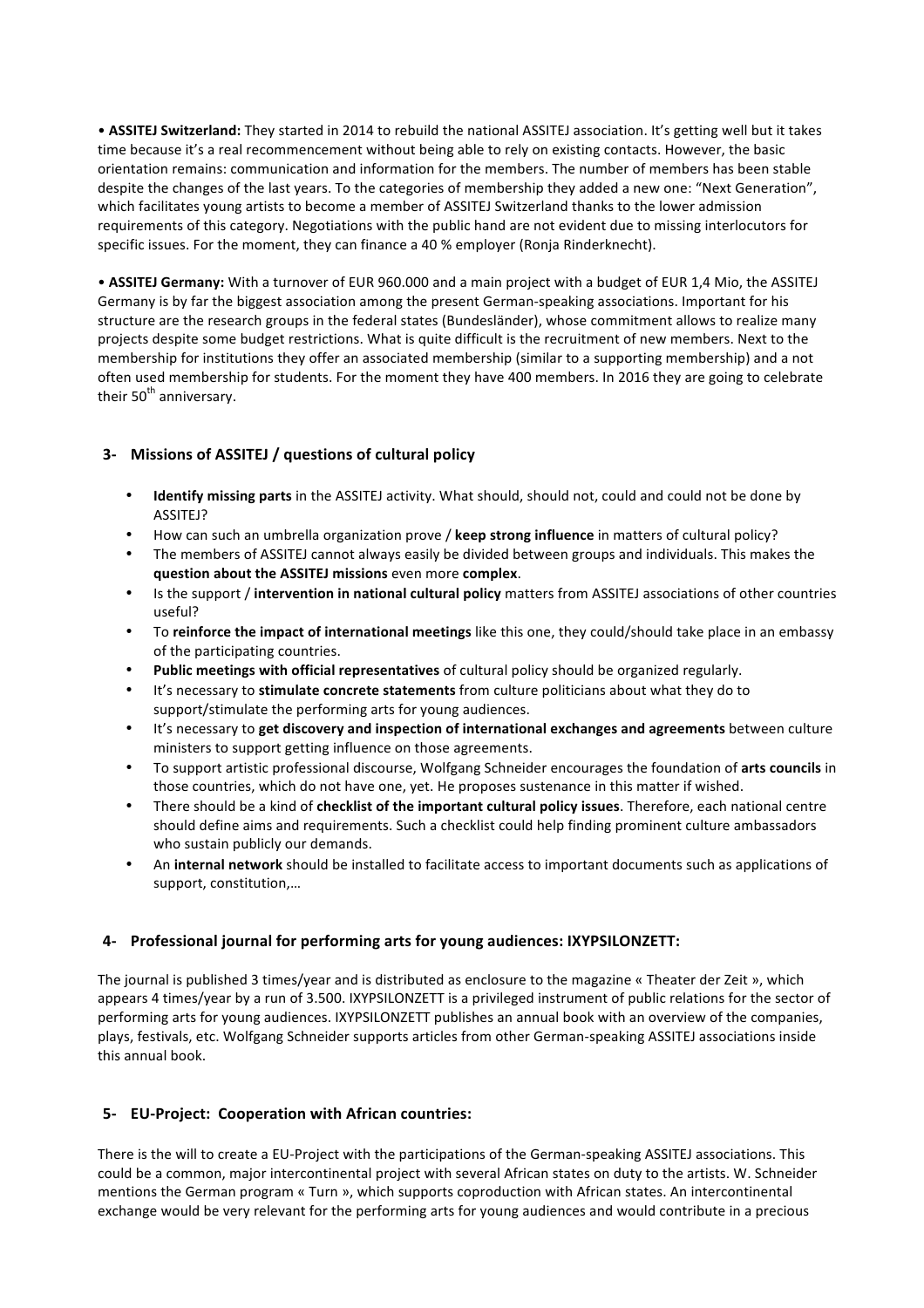way to the international networking. Such a project would be even more interesting and could have a concrete issue with regard to the ASSITEJ World Congress in Capetown in 2017. There have already been contacts with the ASSITEJ President of South Africa and the president of ASSITEJ International, Yvette Hardie.

The objective could be, to acquire EU-funding for cooperation with African artists working for young audiences. Part of those funding could be used to support weaker structures, in Africa as well as in Europe.

**Roger Hilgers, for ASSITEJ Belgium**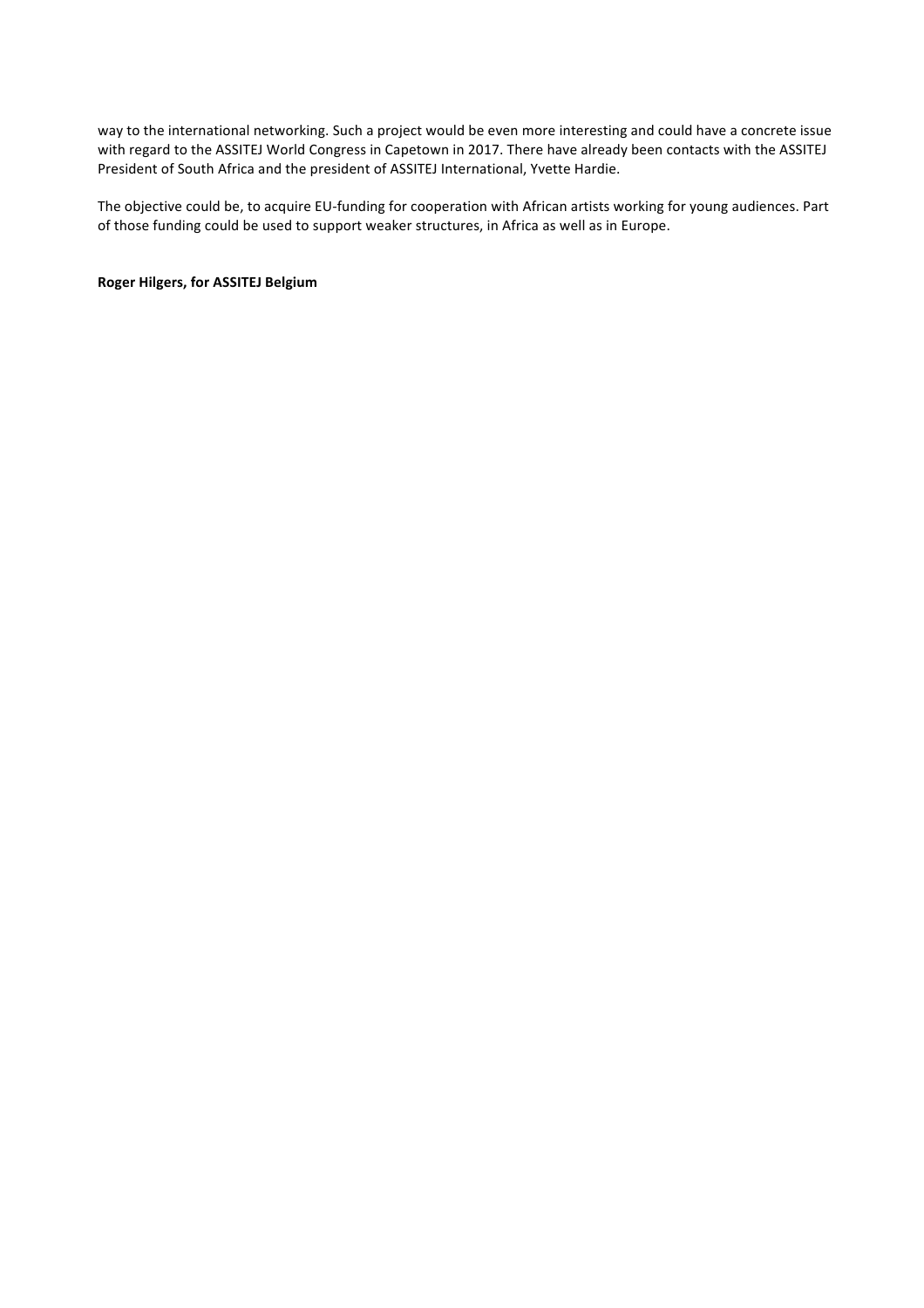• Um das Projekt voranzubringen, sollte ein Konsortium mit verschiedenen Zuständigkeiten gebildet werden. Sara Ostertag wirft ein, dass es sowohl vorteilhaft als auch notwendig ist, eine Person mit afrikanischem Hintergrund in die Recherchen miteinzubinden. Am geeignetsten erscheint die Zusammenarbeit mit min-destens drei ASSITEJ-Zentren aus afrikanischen Staaten. Eine Recherche müsste zuerst in diesen afrikani-schen Staaten stattfinden, um mögliche Anknüpfungspunkte zu identifizieren. Aufgrund der Frankophonie vieler afrikanischer Staaten fällt der Vorschlag, die französische ASSITEJ mit an Bord zu holen. Als mögliche Kooperationsländer werden Zimbabwe, Südafrika, Kongo und Nigeria genannt.

• Der Ablauf der Vorbereitungen für ein entsprechendes Projekt sähe wie folgt aus:

1. Recherche in den ASSITEJ-Zentren: Sowohl in möglichen Kooperationsländern in Afrika als auch inner-halb des eigenen Landes sollten Anknüpfungspunkte für ein mögliches interkontinentales Projekt er-kannt werden. Wo sind die interessanten Projekte? Welche Institutionen kommen als Partnerinstitu-tionen in Frage? Die recherchierten Informationen müssen zentral gesammelt werden und den jeweils anderen Zentren zur Verfügung gestellt werden. Die Sammlung dieser Daten übernimmt die öster-reichische Geschäftsstelle. Bis zum 1. September soll ein entsprechendes Formular zur Datenerhe-bung den anderen Geschäftsstellen zur Verfügung gestellt werden. Die Deadline zur Eingabe der o.g. Daten ist der 1. Oktober 2015.

2. Anhand dieser Ergebnisse gilt es nun, konkrete Partnerinstitutionen oder -gruppen in afrikanischen Ländern zu finden. 

3. Nun sollten mögliche Förderprogramme wie "Turn" sowie deren Ergebnisse studiert werden, um ge-eignete Wege zur Umsetzung des angedachten Kooperationsprojekts zu finden und eine Fachexpertise in diesem Bereich aufzubauen. Daneben sollten europäische Förderstrukturen auf ihre Kompatibilität mit dem geplanten Projekt "abgeklopft" werden. Die ASSITEJ Schweiz sowie die ASSITEJ Deutschland erklären sich bereit, in diese Richtung zu **recherchieren.** 

4. Schließlich folgt die Gründung eines Konsortiums, das das Projekt tatkräftig auf den Weg bringt.

Punkte 1-3 sollten dabei noch im laufenden Kalenderjahr geschehen, während die konkrete Projektumset-zung, allem voran die Beantragung von EU-Geldern, im Jahr 2016 erfolgen sollte. Das Projekt selbst könnte dann im Idealfall 2017 anlaufen.

· Das Erstellen eines unzählige Konzept- und Formularseiten umfassenden EU-Förderantrags ist ein Voll-zeitjob und bedarf der Anstellung einer Fachkraft, die sich über Monate hinweg ausschließlich dieser Auf-gabe widmen würde. Als mögliche Finanzierung bringt Wolfgang Schneider die Idee eines gemeinsamen Geldtopfes ins Spiel, an dem sich jedes der beteiligten Zentren mit einer Summe von 3.000–8.000 € beteili-gen könnte, um eine solche Stelle zu finanzieren. 

• Ein nächstes Treffen soll zwischen dem 14. und 20. Dezember in Zürich stattfinden. In diesem Rahmen sollen die bereits gesammelten Daten sowie konkrete weitere Schritte diskutiert werden.

#### **Next-Generation-Programm:**

• Eine zentrale Frage in Bezug auf das Next-Generation-Programm besteht darin, wie man die bis dato meist als einmalige Zusammenkünfte ausgelegten Programme weiterdenken könnte. Die Anwesenden sind sich einig, dass entsprechende Folgeprogramme wünschenswert wären.

• Die Next-Generation-Facebook-Gruppe sollte besser vermarktet werden, weshalb die ASSITEJ-Zentren hier stärker ein Auge drauf werfen sollten. Auch auf nationaler Ebene sollten die Next-Generation-Gruppen, die sich auf den einzelnen Festivals zusammenfinden, vernetzt werden.